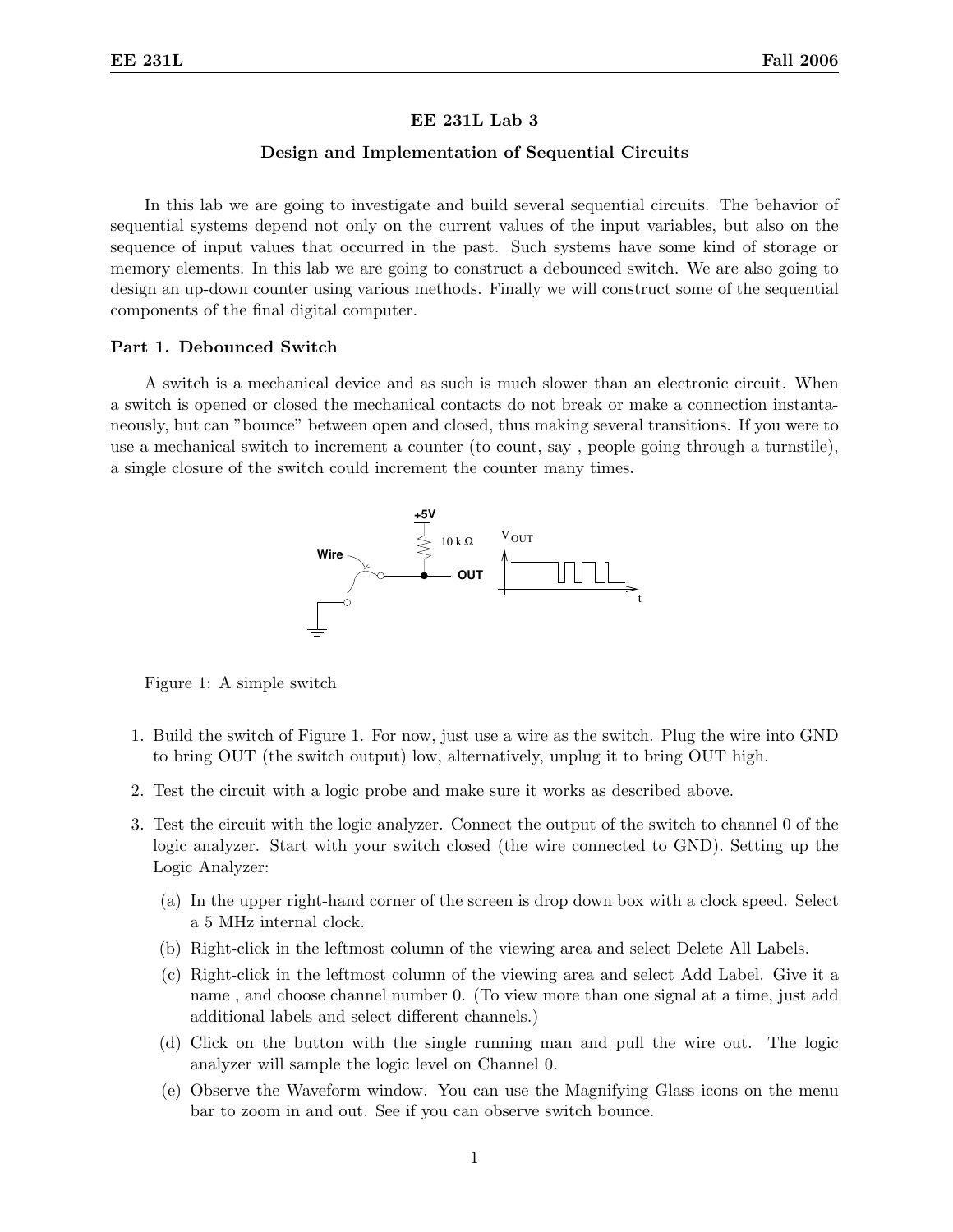- 4. You couldn't see the switch bounce in the above part because the logic analyzer is much faster than you are. By the time you pulled out the wire, the analyzer had already finished sampling, so you were not able to observe the low-to high transition of the switch. In order to observe this transition you need to have the logic analyzer stop shortly after the signal goes high. In other words, you need to trigger the analyzer to stop after observing the desired transition. To trigger the analyzer on the low-to high transition of the switch do the following:
	- (a) Click on the "Trig" icon. Click on the X over channel 0, Click on the up-arrow. This will cause the logic analyzer to capture the waveform when the input changes from low to high. After the line goes high it will sample for a bit longer, then show the logic trace both before and after the trigger condition.
	- (b) Click the OK button and you are ready to sample.
	- (c) Now click on the single running man, then pull the wire out of GND. The logic analyzer should stop and display the waveform. Did you observe switch bounce?
- 5. Capture several waveforms. How many bounces do you typically get? How long are the bounces? (Ask your TA if you do not know how to measure the length of bounces).
- 6. Repeat with the switch initially in the open position.

### Debouncing your switch with an SR latch

Build the circuit shown in section 10.3.4 (pp. 718-719) of Brown. Use  $10k \Omega$  resistors. Use a wire to simulate your switch. Connect  $R$ ,  $S$ ,  $Q$ , and  $Q'$  to the logic analyzer. Observe the outputs when you toggle your switch. Does this circuit eliminate the bouncing?

# Building a real debounced switch

- 1. The switch you will use is a single-pole double-throw switch. This is found in your digital lab kit. When your switch is oriented with the hinge on top and pins facing down (into board):
	- The common leads will be the two on top (connect to VCC).
	- The normally closed lead is the one on the right, and the normally open lead is on the left.
	- Build a debounced switch by substituting your single-pole double-throw switch for the wire.
- 2. Again, observe your circuit using the logic analyzer.

Leave the debounced switch on your board. You will be using it in the next section.

## Part 2. Up-Down Counter with Enable

Here you will design a 2-bit up-down counter. The input, UP, determines the count direction. If  $UP = 1$ , the circuit counts up with the sequence ...00, 01, 10, 11, 00, .... If  $UP = 0$ , the circuit counts down with the sequence ... 00, 11, 10, 01, 00, ....

Design this counter using 4 different methods: